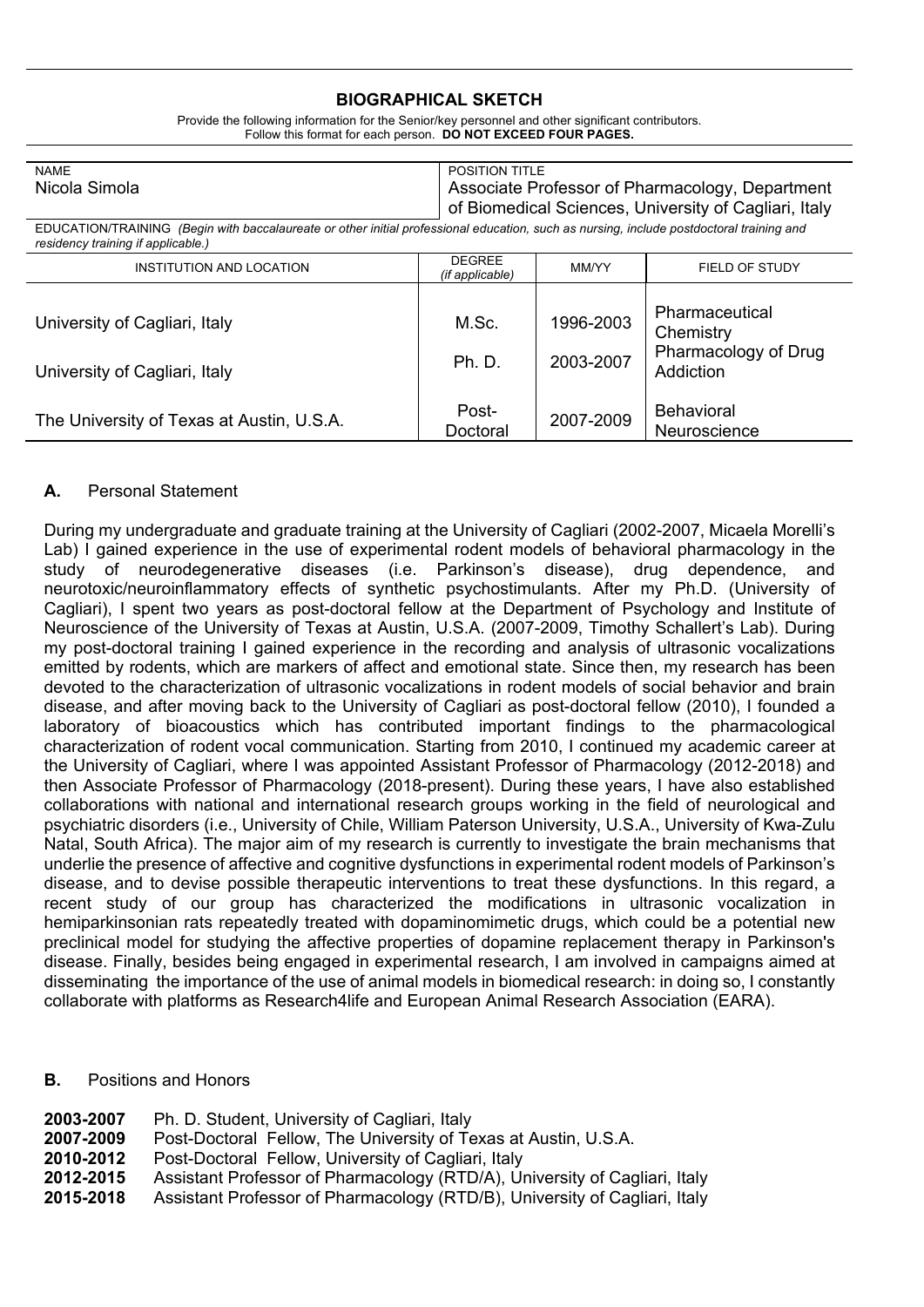**2018-present** Associate Professor of Pharmacology, University of Cagliari, Italy

**2020** National Qualification (ASN) as Professor of Pharmacology

# Other Experience and Professional Memberships

**09-10/2011; 11-12/2013; 11-12/2019** Visiting Scientist at the Programme of Molecular and Clinical Pharmacology, University of Chile, Santiago, Chile.

**11/2014** Visiting Scientist at the College of Health Sciences, University of Kwa-Zulu Natal, Durban, South Africa.

**09/2015** Visiting Scientist at the Institute of Pharmacology, Polish Academy of Sciences, Krakow, Poland

**5-6/2019** Visiting Scientist at the Department of Biology, William Paterson University of New Jersey, U.S.A.

**2018- present** Member of the Advisory Board of the PhD School in Neuroscience, University of Cagliari, Italy

**2018- present** Member of the Organism for Animal Welfare (OPBA) University of Cagliari, Italy

Member of the Italian Society for Neuroscience (SINS), Italian Society of Pharmacology (SIF), Italian Society for the Study of Addiction (SITD), Mediterranean Neuroscience Society (MNS).

## Editorial Activity

**2007-present** *ad hoc* reviewer for several International Journals with Impact Factor in the fields of Neuropharmacology and Neuroscience

**2015** Guest Editor for the Journal *Current Neuropharmacology* (SI, *Ultrasonic vocalizations in rats: a tool for the investigation of psychoactive drugs and neuropsychiatric conditions*)

**2015** Editor of a book (*The Adenosinergic system - a non-dopaminergic target in Parkinson's disease*) published by Springer in 2015 in the series "*Current Topics in Neurotoxicity*"

**2013** – present Academic Editor, *Biomed Research International*, Section Neuroscience

**2019** Guest Editor, *Frontiers in Aging Neuroscience* (SI, *Progress in Risk Factors and Development of Parkinson's Disease*)

**2020** – present Associate Editor, *Frontiers in Behavioral Neuroscience*, Section Motivation and Reward

**2020-present** Guest Editor, *Experimental Neurology* (SI, *Synthetic psychoactive substances and neurological diseases*)

**2020-present** Guest Editor, *International Journal of Molecular Sciences* (SI, *Exposure to Phytocannabinoids: Exploring Central Effects and Toxicity*)

**2021-present** Associate Editor, *Frontiers in Pharmacology*, Section Ethnopharmacology

**C.** Selected Peer-reviewed Publications *(15 best peer-reviewed publications)*

Total number of publications: 85, h-index: 27 (ISI), 28 (Scopus), 31 (Google Scholar)

**1) Simola N**, Serra M, Marongiu J, Costa G, Morelli M. Increased emissions of 50-kHz ultrasonic vocalizations in hemiparkinsonian rats repeatedly treated with dopaminomimetic drugs: A potential preclinical model for studying the affective properties of dopamine replacement therapy in Parkinson's disease. *Progress in Neuropsychopharmacology & Biological Psychiatry*. 2021;108:110184. doi: 10.1016/j.pnpbp.2020.110184

**2)** Costa G, Serra M, Marongiu J, Morelli M, **Simola N**. Influence of dopamine transmission in the medial prefrontal cortex and dorsal striatum on the emission of 50-kHz ultrasonic vocalizations in rats treated with amphetamine: Effects on drug-stimulated and conditioned calls. *Progress in Neuropsychopharmacology & Biological Psychiatry*. 2020; 97:109797. doi: 10.1016/j.pnpbp.2019.109797.

**3) Simola N**, Granon S. Ultrasonic vocalizations as a tool in studying emotional states in rodent models of social behavior and brain disease. *Neuropharmacology*. 2019;159:107420. doi: 10.1016/j.neuropharm.2018.11.008.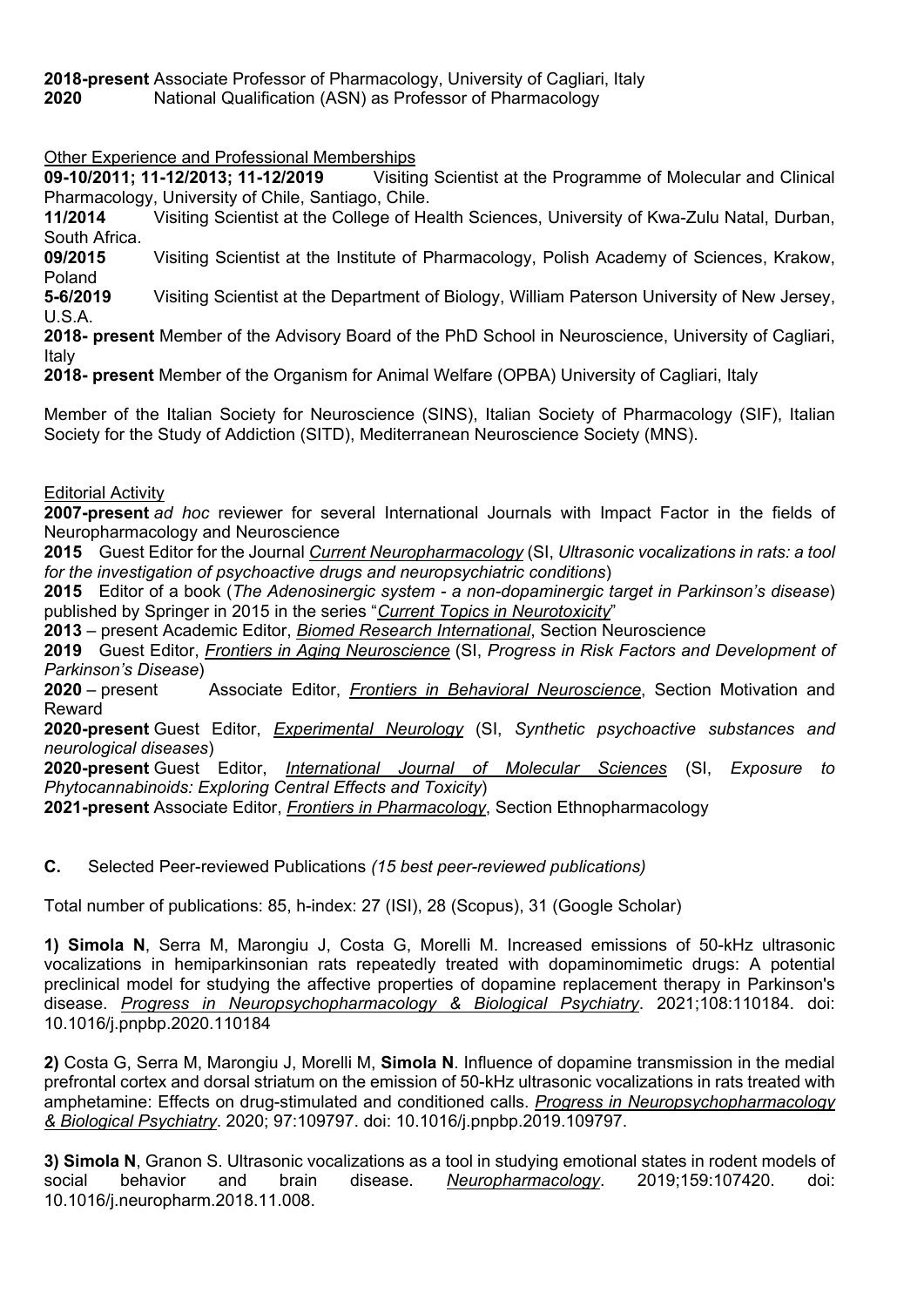**4)** Costa G, Serra M, Pintori N, Casu MA, Zanda MT, Murtas D, De Luca MA, **Simola N\***, Fattore L. The novel psychoactive substance methoxetamine induces persistent behavioral abnormalities and neurotoxicity in rats. *Neuropharmacology*. 2019 Jan;144:219-232. doi: 10.1016/j.neuropharm.2018.10.031. \*corresponding author

**5) Simola N**, Paci E, Serra M, Costa G, Morelli M. Modulation of rat 50-kHz ultrasonic vocalizations by glucocorticoid signaling: Possible relevance to reward and motivation. *International Journal of Neuropsychopharmacology*. 2018; 21:73-83. doi: 10.1093/ijnp/pyx106.

**6) Simola N**, Costa G, Morelli M. Activation of adenosine A₂A receptors suppresses the emission of prosocial and drug-stimulated 50-kHz ultrasonic vocalizations in rats: possible relevance to reward and motivation. *Psychopharmacology*. 2016; 233:507-19. doi: 10.1007/s00213-015-4130-8.

**7) Simola N**. Rat ultrasonic vocalizations and behavioral neuropharmacology: From the screening of drugs to the study of disease. *Current Neuropharmacology*. 2015;13:164-79. doi: 10.2174/1570159x13999150318113800.

**8)** Moratalla R, Khairnar A, **Simola N**, Granado N, García-Montes JR, Porceddu PF, Tizabi Y, Costa G, Morelli M. Amphetamine-related drugs neurotoxicity in humans and in experimental animals: Main mechanisms. *Progress in Neurobiology*. 2017;155:149-170. doi: 10.1016/j.pneurobio.2015.09.011.

**9)** Costa G, Morelli M, **Simola N**. Involvement of glutamate NMDA receptors in the acute, long-term, and conditioned effects of amphetamine on rat 50 kHz ultrasonic vocalizations. *International Journal of Neuropsychopharmacology*. 2015;18:pyv057. doi: 10.1093/ijnp/pyv057.

**10) Simola N**, Morelli M. Repeated amphetamine administration and long-term effects on 50-kHz ultrasonic vocalizations: possible relevance to the motivational and dopamine-stimulating properties of the drug. *European Neuropsychopharmacology*. 2015 Mar;25(3):343-55. doi:10.1016/j.euroneuro.2015.01.010.

**11) Simola N**, Frau L, Plumitallo A, Morelli M. Direct and long-lasting effects elicited by repeated drug administration on 50-kHz ultrasonic vocalizations are regulated differently: implications for the study of the affective properties of drugs of abuse. *International Journal of Neuropsychopharmacology*. 2014;17:429- 41. doi:10.1017/S1461145713001235.

**12)** Frau L, Morelli M, **Simola N**. Performance of movement in hemiparkinsonian rats influences the modifications induced by dopamine agonists in striatal efferent dynorphinergic neurons. *Experimental Neurology*. 2013; 247:663-72. doi:10.1016/j.expneurol.2013.03.002.

**13) Simola N**, Fenu S, Costa G, Pinna A, Plumitallo A, Morelli M. Pharmacological characterization of 50 kHz ultrasonic vocalizations in rats: comparison of the effects of different psychoactive drugs and relevance in drug-induced reward. *Neuropharmacology*. 2012; 63:224-34. doi:10.1016/j.neuropharm.2012.03.013.

**14) Simola N**, Ma ST, Schallert T. Influence of acute caffeine on 50-kHz ultrasonic vocalizations in male adult rats and relevance to caffeine-mediated psychopharmacological effects. *International Journal of Neuropsychopharmacology*. 2010;13:123-32. doi: 10.1017/S1461145709990113.

**15) Simola N**, Fenu S, Baraldi PG, Tabrizi MA, Morelli M. Blockade of adenosine A2A receptors antagonizes parkinsonian tremor in the rat tacrine model by an action on specific striatal regions. *Experimental Neurology*. 2004;189:182-8. doi:10.1016/j.expneurol.2004.05.027.